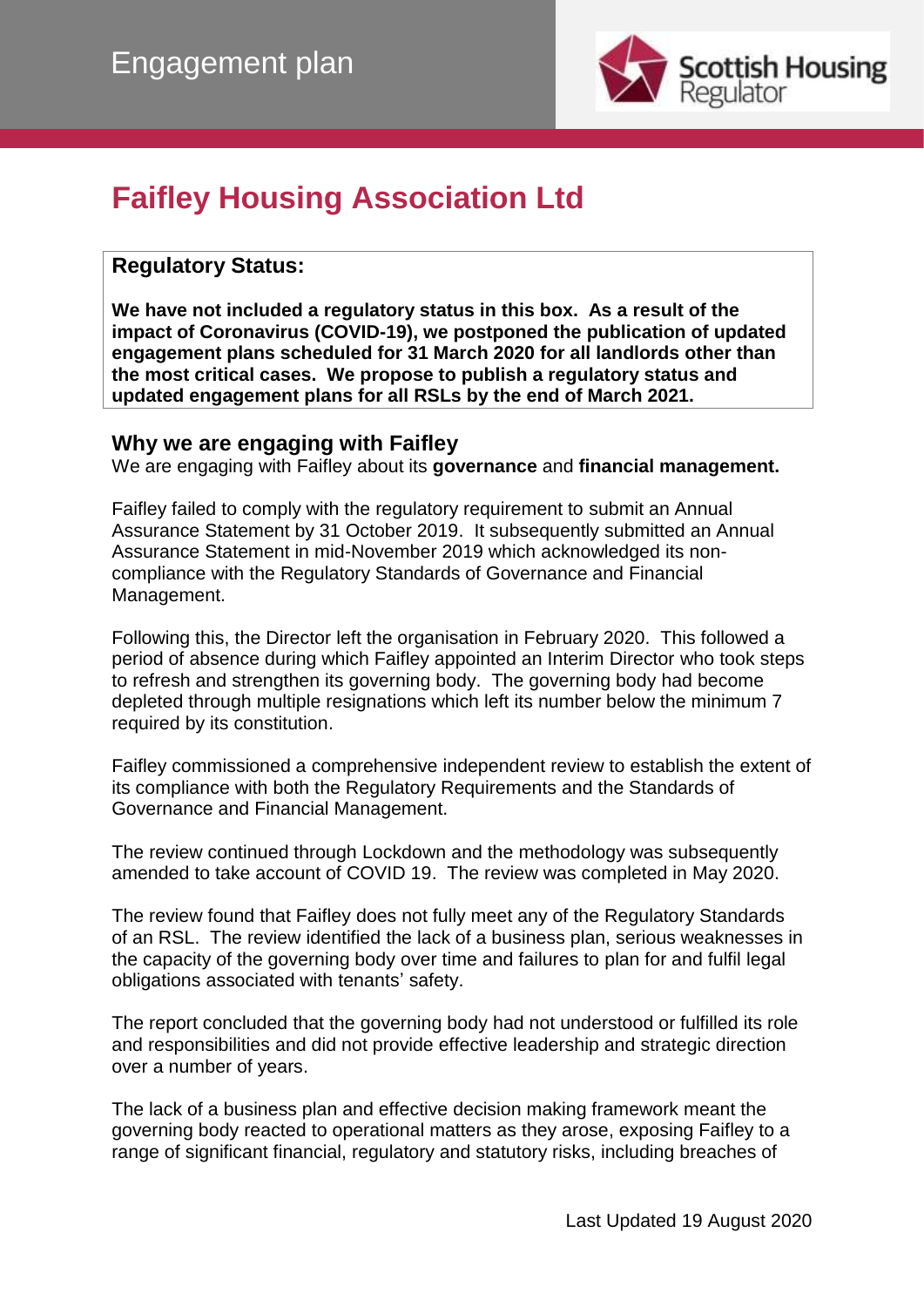

health and safety compliance for tenants and staff and in relation to equalities legislation.

The review also identified that Faifley did not have a comprehensive performance measurement framework or consistent approach to performance monitoring. It had incorrectly reported elements of the Annual Return on the Charter (ARC) in relation to rental income and had misreported its levels of compliance with the Scottish Housing Quality Standard and Energy Efficiency Standard for Social Housing.

The report also identified serious weaknesses in relation to financial management, asset management and procurement.

In particular, the review identified a potential failure to make adequate provision for the long term maintenance of the stock. As well as compromising the interests of tenants this represents a substantial potential risk to the long term viability of the RSL.

The governing body accepted all of the review findings and has been working proactively with us to address these serious and widespread weaknesses including further strengthening the governing body.

The lack of a business continuity plan meant that Faifley also faced significant challenges when the impact of COVID 19 became apparent. The IT system failed during lockdown and the lack of support for its systems added further challenge and organisational risk.

The governing body has decided to commission a comprehensive strategic options appraisal to address the implications of the Governance Review findings and to ensure that the significant weaknesses in governance, statutory compliance, financial viability and capacity and capability to respond are thoroughly considered.

It has also commissioned an audit of compliance with tenant health and safety legislation as a matter of urgency and is committed to addressing any failures as a priority. It commissioned an external validation of key performance areas in this year's Annual Return on the Charter prior to submission of the ARC and it will carry out further work to address weaknesses in its performance reporting.

### **What Faifley must do**

Faifley must:

- commission a comprehensive strategic options appraisal to ensure compliance with the Regulatory Standards of Governance and Financial Management and that it meets the best interests of its tenants;
- review its stock condition survey and ensure that its financial plans reflect the investment needed;
- conduct a thorough audit of compliance with tenant health and safety legislation as a matter of urgency and address any failures; and
- share the outcomes from this work with us.